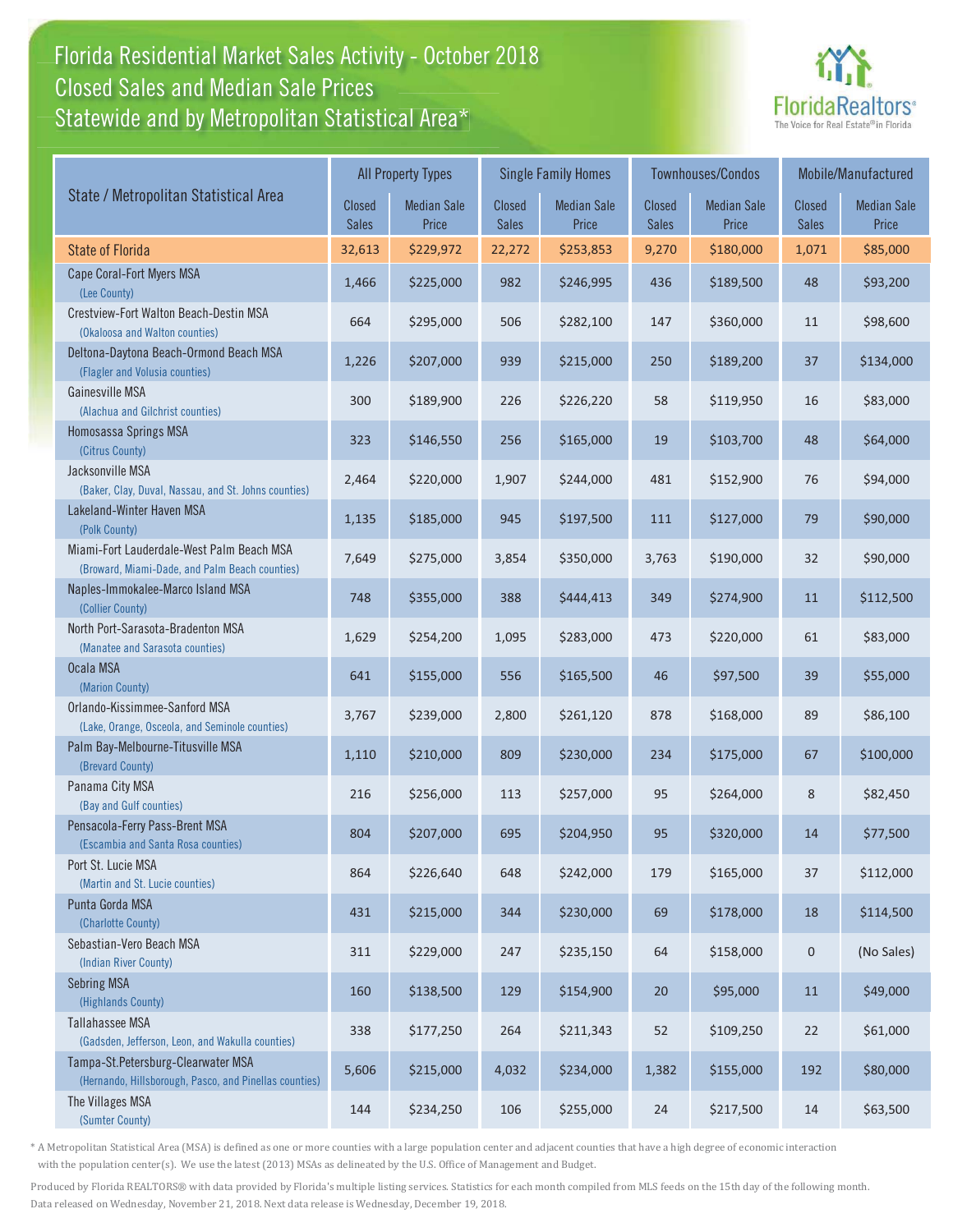### Florida Residential Market Sales Activity - October 2018 Florida Residential Market Sales Activity Listed by County Closed Sales and Median Sale Prices



| County                     | <b>All Property Types</b>     |                             |                        | <b>Single Family Homes</b>  |                        | Townhouses/Condos           | Mobile/Manufactured    |                             |
|----------------------------|-------------------------------|-----------------------------|------------------------|-----------------------------|------------------------|-----------------------------|------------------------|-----------------------------|
|                            | <b>Closed</b><br><b>Sales</b> | <b>Median Sale</b><br>Price | Closed<br><b>Sales</b> | <b>Median Sale</b><br>Price | Closed<br><b>Sales</b> | <b>Median Sale</b><br>Price | Closed<br><b>Sales</b> | <b>Median Sale</b><br>Price |
| Alachua County             | 279                           | \$193,000                   | 213                    | \$226,440                   | 58                     | \$119,950                   | 8                      | \$123,450                   |
| <b>Baker County</b>        | 24                            | \$193,000                   | 17                     | \$195,000                   | 0                      | (No Sales)                  | 7                      | \$75,000                    |
| <b>Bay County</b>          | 196                           | \$251,250                   | 97                     | \$245,000                   | 92                     | \$264,000                   | 7                      | \$65,000                    |
| <b>Bradford County</b>     | 24                            | \$139,000                   | 19                     | \$150,000                   | $\mathbf 0$            | (No Sales)                  | 5                      | \$119,000                   |
| <b>Brevard County</b>      | 1,110                         | \$210,000                   | 809                    | \$230,000                   | 234                    | \$175,000                   | 67                     | \$100,000                   |
| <b>Broward County</b>      | 2,810                         | \$252,250                   | 1,322                  | \$355,000                   | 1,477                  | \$157,000                   | 11                     | \$90,000                    |
| <b>Calhoun County</b>      | $\mathbf 0$                   | (No Sales)                  | 0                      | (No Sales)                  | 0                      | (No Sales)                  | $\pmb{0}$              | (No Sales)                  |
| <b>Charlotte County</b>    | 431                           | \$215,000                   | 344                    | \$230,000                   | 69                     | \$178,000                   | 18                     | \$114,500                   |
| <b>Citrus County</b>       | 323                           | \$146,550                   | 256                    | \$165,000                   | 19                     | \$103,700                   | 48                     | \$64,000                    |
| <b>Clay County</b>         | 321                           | \$203,000                   | 267                    | \$216,000                   | 30                     | \$137,000                   | 24                     | \$110,000                   |
| <b>Collier County</b>      | 748                           | \$355,000                   | 388                    | \$444,413                   | 349                    | \$274,900                   | 11                     | \$112,500                   |
| <b>Columbia County</b>     | 57                            | \$137,000                   | 41                     | \$150,000                   | 0                      | (No Sales)                  | 16                     | \$70,200                    |
| <b>DeSoto County</b>       | 23                            | \$131,930                   | 14                     | \$145,465                   | $\overline{2}$         | \$182,500                   | 7                      | \$110,000                   |
| <b>Dixie County</b>        | 19                            | \$80,000                    | 12                     | \$119,550                   | 0                      | (No Sales)                  | $\overline{7}$         | \$60,000                    |
| <b>Duval County</b>        | 1,346                         | \$190,000                   | 1,028                  | \$210,000                   | 297                    | \$142,990                   | 21                     | \$89,456                    |
| <b>Escambia County</b>     | 475                           | \$185,900                   | 389                    | \$178,000                   | 79                     | \$322,000                   | $\overline{7}$         | \$99,500                    |
| <b>Flagler County</b>      | 229                           | \$234,000                   | 182                    | \$243,000                   | 38                     | \$199,000                   | 9                      | \$134,000                   |
| <b>Franklin County</b>     | 15                            | \$225,000                   | 12                     | \$360,000                   | 3                      | \$225,000                   | $\pmb{0}$              | (No Sales)                  |
| <b>Gadsden County</b>      | 14                            | \$121,500                   | 11                     | \$150,000                   | 0                      | (No Sales)                  | 3                      | \$40,000                    |
| <b>Gilchrist County</b>    | 21                            | \$122,000                   | 13                     | \$199,000                   | 0                      | (No Sales)                  | 8                      | \$81,500                    |
| <b>Glades County</b>       | 13                            | \$95,000                    | 8                      | \$114,750                   | 0                      | (No Sales)                  | 5                      | \$95,000                    |
| <b>Gulf County</b>         | 20                            | \$296,500                   | 16                     | \$350,502                   | 3                      | \$280,000                   | $\mathbf{1}$           | \$150,000                   |
| <b>Hamilton County</b>     | 10                            | \$137,500                   | 8                      | \$137,500                   | 0                      | (No Sales)                  | $\overline{2}$         | \$119,750                   |
| <b>Hardee County</b>       | 10                            | \$147,500                   | 9                      | \$135,000                   | 0                      | (No Sales)                  | $\mathbf{1}$           | \$170,000                   |
| <b>Hendry County</b>       | 28                            | \$137,000                   | 21                     | \$164,000                   | $\overline{2}$         | \$93,750                    | 5                      | \$47,000                    |
| <b>Hernando County</b>     | 390                           | \$160,000                   | 325                    | \$166,900                   | 21                     | \$145,000                   | 44                     | \$79,950                    |
| <b>Highlands County</b>    | 160                           | \$138,500                   | 129                    | \$154,900                   | 20                     | \$95,000                    | 11                     | \$49,000                    |
| <b>Hillsborough County</b> | 2,231                         | \$226,824                   | 1,702                  | \$244,190                   | 491                    | \$155,900                   | 38                     | \$118,500                   |
| <b>Holmes County</b>       | 10                            | \$113,500                   | 6                      | \$113,500                   | 0                      | (No Sales)                  | 4                      | \$109,250                   |
| <b>Indian River County</b> | 311                           | \$229,000                   | 247                    | \$235,150                   | 64                     | \$158,000                   | $\mathbf 0$            | (No Sales)                  |
| Jackson County             | $10\,$                        | \$99,000                    | 8                      | \$111,500                   | 0                      | (No Sales)                  | $\overline{2}$         | \$34,000                    |
| Jefferson County           | 6                             | \$135,500                   | 5                      | \$159,000                   | 0                      | (No Sales)                  | $\mathbf 1$            | \$112,000                   |
| Lafayette County           | $\pmb{0}$                     | (No Sales)                  | $\mathsf{O}\xspace$    | (No Sales)                  | 0                      | (No Sales)                  | 0                      | (No Sales)                  |
| <b>Lake County</b>         | 606                           | \$218,875                   | 510                    | \$229,000                   | 47                     | \$195,000                   | 49                     | \$113,500                   |
| Lee County                 | 1,466                         | \$225,000                   | 982                    | \$246,995                   | 436                    | \$189,500                   | 48                     | \$93,200                    |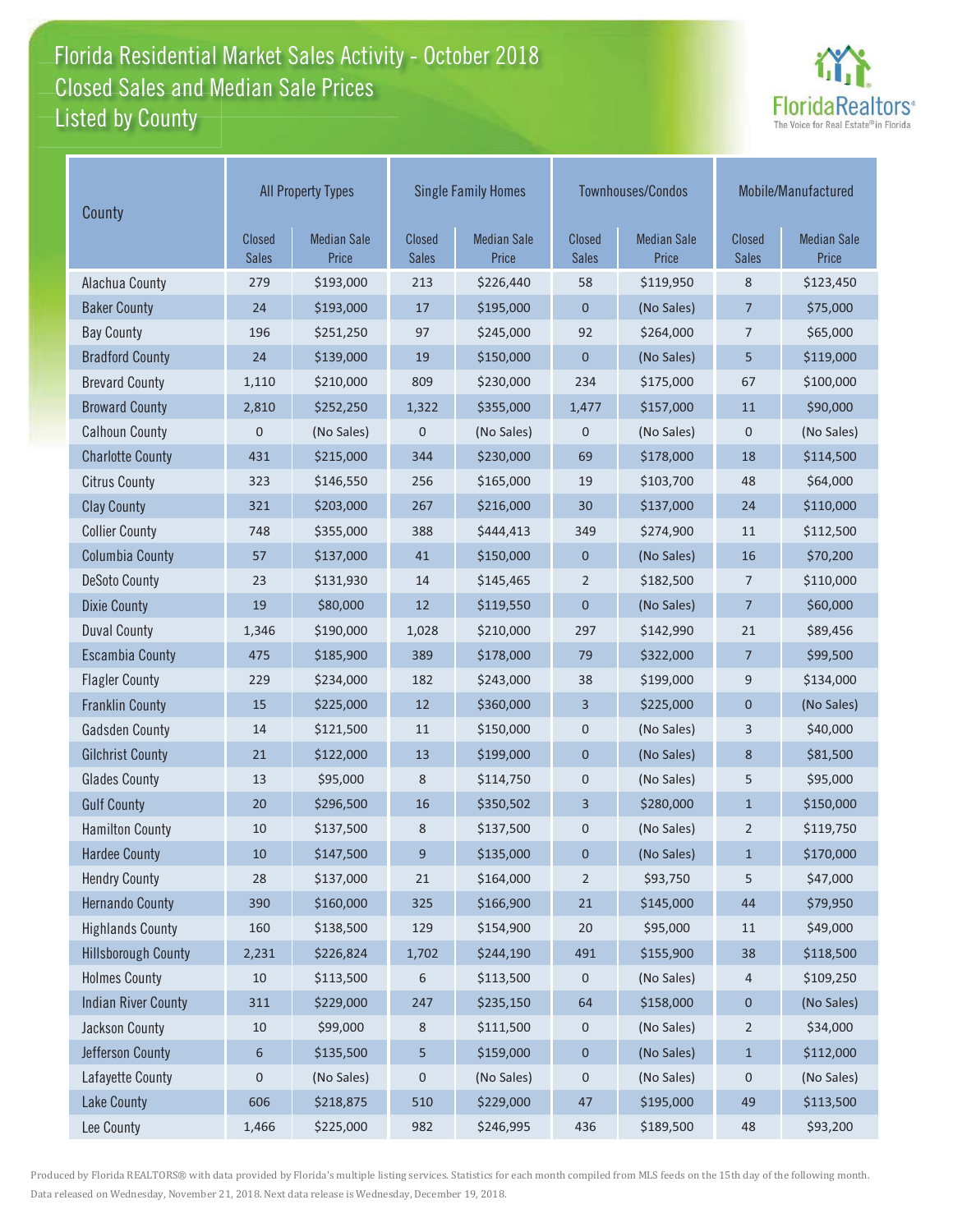# Florida Residential Market Sales Activity - October 2018 Florida Residential Market Sales Activity Closed Sales and Median Sale Prices<br>Listed by Zip Code (Grouped by County)\*



| County          | Zip Code |                               | <b>All Property Types</b>   |                               | <b>Single Family Homes</b>  |                               | <b>Townhouses/Condos</b>    | Mobile/Manufactured    |                             |
|-----------------|----------|-------------------------------|-----------------------------|-------------------------------|-----------------------------|-------------------------------|-----------------------------|------------------------|-----------------------------|
|                 |          | <b>Closed</b><br><b>Sales</b> | <b>Median Sale</b><br>Price | <b>Closed</b><br><b>Sales</b> | <b>Median Sale</b><br>Price | <b>Closed</b><br><b>Sales</b> | <b>Median Sale</b><br>Price | Closed<br><b>Sales</b> | <b>Median Sale</b><br>Price |
| <b>Baker</b>    | 32087    | 4                             | \$138,050                   | 3                             | \$226,000                   | 0                             | (No Sales)                  | $\mathbf{1}$           | \$50,100                    |
| <b>Baker</b>    | 32234    | $\mathbf 0$                   | (No Sales)                  | $\mathbf 0$                   | (No Sales)                  | $\mathbf 0$                   | (No Sales)                  | $\mathbf 0$            | (No Sales)                  |
| Bay             | 32401    | 8                             | \$211,000                   | 7                             | \$232,000                   | $\mathbf{1}$                  | \$190,000                   | $\boldsymbol{0}$       | (No Sales)                  |
| Bay             | 32402    | $\mathbf 0$                   | (No Sales)                  | $\pmb{0}$                     | (No Sales)                  | $\mathbf 0$                   | (No Sales)                  | $\mathbf{0}$           | (No Sales)                  |
| Bay             | 32403    | $\mathbf 0$                   | (No Sales)                  | $\mathbf 0$                   | (No Sales)                  | $\mathbf 0$                   | (No Sales)                  | $\mathbf 0$            | (No Sales)                  |
| Bay             | 32404    | 15                            | \$180,000                   | 15                            | \$180,000                   | $\mathbf 0$                   | (No Sales)                  | $\mathbf 0$            | (No Sales)                  |
| Bay             | 32405    | 4                             | \$220,000                   | $\overline{4}$                | \$220,000                   | 0                             | (No Sales)                  | $\boldsymbol{0}$       | (No Sales)                  |
| <b>Bay</b>      | 32406    | $\mathbf 0$                   | (No Sales)                  | $\mathbf{0}$                  | (No Sales)                  | $\overline{0}$                | (No Sales)                  | $\mathbf{0}$           | (No Sales)                  |
| Bay             | 32407    | 42                            | \$266,250                   | 21                            | \$216,050                   | 21                            | \$305,000                   | $\mathbf 0$            | (No Sales)                  |
| Bay             | 32408    | 50                            | \$196,199                   | 10                            | \$236,975                   | 38                            | \$196,199                   | $\overline{2}$         | \$104,950                   |
| Bay             | 32409    | 6                             | \$291,250                   | 4                             | \$300,750                   | $\mathbf 0$                   | (No Sales)                  | $\overline{2}$         | \$55,000                    |
| Bay             | 32410    | 0                             | (No Sales)                  | $\mathbf 0$                   | (No Sales)                  | $\mathbf 0$                   | (No Sales)                  | $\mathbf{0}$           | (No Sales)                  |
| Bay             | 32411    | $\mathbf 0$                   | (No Sales)                  | $\mathbf 0$                   | (No Sales)                  | $\pmb{0}$                     | (No Sales)                  | $\mathbf 0$            | (No Sales)                  |
| Bay             | 32412    | $\mathbf 0$                   | (No Sales)                  | $\mathbf{0}$                  | (No Sales)                  | $\mathbf 0$                   | (No Sales)                  | $\mathbf 0$            | (No Sales)                  |
| Bay             | 32413    | 55                            | \$294,000                   | 23                            | \$337,000                   | 30                            | \$270,500                   | $\overline{2}$         | \$62,450                    |
| Bay             | 32417    | $\mathbf 0$                   | (No Sales)                  | $\mathbf 0$                   | (No Sales)                  | $\mathbf 0$                   | (No Sales)                  | $\mathbf 0$            | (No Sales)                  |
| Bay             | 32437    | 0                             | (No Sales)                  | $\pmb{0}$                     | (No Sales)                  | $\pmb{0}$                     | (No Sales)                  | $\pmb{0}$              | (No Sales)                  |
| Bay             | 32438    | $\mathbf{1}$                  | \$67,725                    | $\mathbf{1}$                  | \$67,725                    | $\mathbf 0$                   | (No Sales)                  | $\mathbf 0$            | (No Sales)                  |
| Bay             | 32444    | 11                            | \$218,000                   | 11                            | \$218,000                   | 0                             | (No Sales)                  | $\boldsymbol{0}$       | (No Sales)                  |
| Bay             | 32456    | $\overline{2}$                | \$322,000                   | $\mathbf 0$                   | (No Sales)                  | $\overline{2}$                | \$322,000                   | $\mathbf{0}$           | (No Sales)                  |
| Bay             | 32461    | $\mathbf 0$                   | (No Sales)                  | $\mathbf 0$                   | (No Sales)                  | 0                             | (No Sales)                  | $\mathbf 0$            | (No Sales)                  |
| Bay             | 32462    | $\mathbf 0$                   | (No Sales)                  | $\mathbf{0}$                  | (No Sales)                  | $\mathbf 0$                   | (No Sales)                  | $\overline{0}$         | (No Sales)                  |
| Bay             | 32466    | 2                             | \$88,750                    | $\mathbf{1}$                  | \$67,500                    | $\mathbf 0$                   | (No Sales)                  | $\mathbf{1}$           | \$110,000                   |
| <b>Bradford</b> | 32042    | 0                             | (No Sales)                  | $\mathbf 0$                   | (No Sales)                  | $\mathbf 0$                   | (No Sales)                  | $\mathbf 0$            | (No Sales)                  |
| <b>Bradford</b> | 32044    | $\mathbf 0$                   | (No Sales)                  | 0                             | (No Sales)                  | $\pmb{0}$                     | (No Sales)                  | $\mathbf 0$            | (No Sales)                  |
| <b>Bradford</b> | 32054    | $\mathbf 0$                   | (No Sales)                  | 0                             | (No Sales)                  | $\mathbf 0$                   | (No Sales)                  | $\mathbf 0$            | (No Sales)                  |
| <b>Bradford</b> | 32058    | 5                             | \$122,900                   | $\mathbf{1}$                  | \$138,000                   | 0                             | (No Sales)                  | 4                      | \$120,950                   |
| <b>Bradford</b> | 32083    | $\mathbf 0$                   | (No Sales)                  | $\mathbf 0$                   | (No Sales)                  | $\mathbf 0$                   | (No Sales)                  | $\mathbf 0$            | (No Sales)                  |
| <b>Bradford</b> | 32091    | 14                            | \$144,500                   | 13                            | \$149,000                   | $\mathbf 0$                   | (No Sales)                  | $\mathbf{1}$           | \$77,000                    |
| <b>Bradford</b> | 32622    | $\mathbf 0$                   | (No Sales)                  | $\boldsymbol{0}$              | (No Sales)                  | $\mathbf 0$                   | (No Sales)                  | $\pmb{0}$              | (No Sales)                  |
| <b>Bradford</b> | 32656    | 3                             | \$200,000                   | 3                             | \$200,000                   | 0                             | (No Sales)                  | 0                      | (No Sales)                  |
| <b>Bradford</b> | 32666    | $\overline{2}$                | \$259,900                   | $\overline{2}$                | \$259,900                   | 0                             | (No Sales)                  | $\pmb{0}$              | (No Sales)                  |
| <b>Bradford</b> | 32694    | $\mathbf 0$                   | (No Sales)                  | 0                             | (No Sales)                  | 0                             | (No Sales)                  | 0                      | (No Sales)                  |
| <b>Brevard</b>  | 32754    | 15                            | \$125,000                   | $11\,$                        | \$172,000                   | $\pmb{0}$                     | (No Sales)                  | $\overline{4}$         | \$46,250                    |
| <b>Brevard</b>  | 32775    | $\boldsymbol{0}$              | (No Sales)                  | 0                             | (No Sales)                  | 0                             | (No Sales)                  | 0                      | (No Sales)                  |
| <b>Brevard</b>  | 32780    | 69                            | \$145,000                   | 48                            | \$177,450                   | 21                            | \$80,000                    | $\pmb{0}$              | (No Sales)                  |
| <b>Brevard</b>  | 32781    | $\mathbf 0$                   | (No Sales)                  | 0                             | (No Sales)                  | $\mathbf 0$                   | (No Sales)                  | 0                      | (No Sales)                  |
| <b>Brevard</b>  | 32783    | $\pmb{0}$                     | (No Sales)                  | $\pmb{0}$                     | (No Sales)                  | $\pmb{0}$                     | (No Sales)                  | $\pmb{0}$              | (No Sales)                  |

\* Statistics for each listed zip code are presented only for the portion of the zip code located inside the county specified.

As a result, some zip codes will appear in this list more than once if they cover areas in more than one county.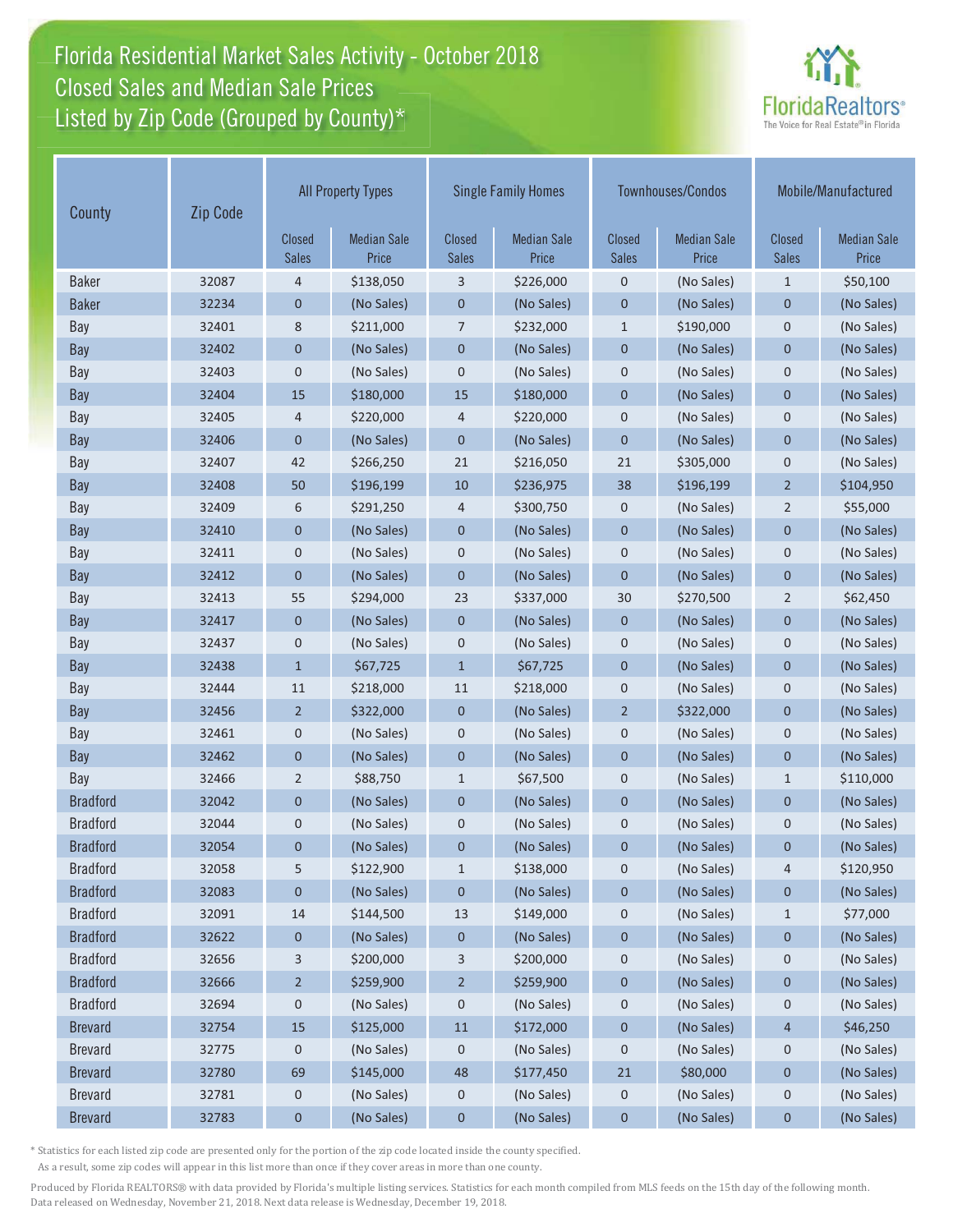# Florida Residential Market Sales Activity - October 2018 Florida Residential Market Sales Activity Closed Sales and Median Sale Prices<br>Listed by Zip Code (Grouped by County)\*



| County         | Zip Code |                        | <b>All Property Types</b>   |                               | <b>Single Family Homes</b>  |                               | Townhouses/Condos           |                               | Mobile/Manufactured         |  |
|----------------|----------|------------------------|-----------------------------|-------------------------------|-----------------------------|-------------------------------|-----------------------------|-------------------------------|-----------------------------|--|
|                |          | Closed<br><b>Sales</b> | <b>Median Sale</b><br>Price | <b>Closed</b><br><b>Sales</b> | <b>Median Sale</b><br>Price | <b>Closed</b><br><b>Sales</b> | <b>Median Sale</b><br>Price | <b>Closed</b><br><b>Sales</b> | <b>Median Sale</b><br>Price |  |
| <b>Brevard</b> | 32796    | 30                     | \$161,950                   | 25                            | \$175,000                   | 4                             | \$99,500                    | $\mathbf{1}$                  | \$130,000                   |  |
| <b>Brevard</b> | 32815    | 0                      | (No Sales)                  | 0                             | (No Sales)                  | $\mathbf 0$                   | (No Sales)                  | $\mathbf 0$                   | (No Sales)                  |  |
| <b>Brevard</b> | 32899    | $\mathbf 0$            | (No Sales)                  | 0                             | (No Sales)                  | $\mathbf 0$                   | (No Sales)                  | $\mathbf 0$                   | (No Sales)                  |  |
| <b>Brevard</b> | 32901    | 26                     | \$230,500                   | 23                            | \$230,000                   | 3                             | \$349,000                   | $\mathbf 0$                   | (No Sales)                  |  |
| <b>Brevard</b> | 32902    | $\pmb{0}$              | (No Sales)                  | 0                             | (No Sales)                  | $\mathbf 0$                   | (No Sales)                  | $\mathbf 0$                   | (No Sales)                  |  |
| <b>Brevard</b> | 32903    | 23                     | \$340,000                   | 11                            | \$395,000                   | 12                            | \$219,000                   | $\overline{0}$                | (No Sales)                  |  |
| <b>Brevard</b> | 32904    | 64                     | \$236,950                   | 46                            | \$268,250                   | 14                            | \$139,000                   | 4                             | \$76,500                    |  |
| <b>Brevard</b> | 32905    | 40                     | \$149,000                   | 30                            | \$155,500                   | 8                             | \$110,500                   | $\overline{2}$                | \$86,000                    |  |
| <b>Brevard</b> | 32906    | 0                      | (No Sales)                  | 0                             | (No Sales)                  | $\mathbf 0$                   | (No Sales)                  | $\mathsf 0$                   | (No Sales)                  |  |
| <b>Brevard</b> | 32907    | 73                     | \$174,900                   | 67                            | \$175,000                   | $\mathbf 0$                   | (No Sales)                  | 6                             | \$73,000                    |  |
| <b>Brevard</b> | 32908    | 38                     | \$204,950                   | 38                            | \$204,950                   | $\mathbf 0$                   | (No Sales)                  | $\mathbf 0$                   | (No Sales)                  |  |
| <b>Brevard</b> | 32909    | 68                     | \$197,000                   | 67                            | \$196,500                   | $\mathbf{1}$                  | \$220,000                   | $\mathbf 0$                   | (No Sales)                  |  |
| <b>Brevard</b> | 32910    | 0                      | (No Sales)                  | 0                             | (No Sales)                  | $\mathbf 0$                   | (No Sales)                  | 0                             | (No Sales)                  |  |
| <b>Brevard</b> | 32911    | $\mathbf 0$            | (No Sales)                  | $\mathbf 0$                   | (No Sales)                  | $\mathbf 0$                   | (No Sales)                  | $\mathbf 0$                   | (No Sales)                  |  |
| <b>Brevard</b> | 32912    | $\mathbf 0$            | (No Sales)                  | 0                             | (No Sales)                  | $\mathbf 0$                   | (No Sales)                  | $\mathbf 0$                   | (No Sales)                  |  |
| <b>Brevard</b> | 32919    | 0                      | (No Sales)                  | 0                             | (No Sales)                  | $\mathbf{0}$                  | (No Sales)                  | $\mathbf 0$                   | (No Sales)                  |  |
| <b>Brevard</b> | 32920    | 36                     | \$207,500                   | $\overline{2}$                | \$258,000                   | 34                            | \$207,500                   | $\mathbf 0$                   | (No Sales)                  |  |
| <b>Brevard</b> | 32922    | 18                     | \$103,000                   | 13                            | \$122,000                   | 5                             | \$50,000                    | $\mathbf 0$                   | (No Sales)                  |  |
| <b>Brevard</b> | 32923    | 0                      | (No Sales)                  | 0                             | (No Sales)                  | $\mathbf 0$                   | (No Sales)                  | $\mathbf 0$                   | (No Sales)                  |  |
| <b>Brevard</b> | 32924    | $\overline{0}$         | (No Sales)                  | $\overline{0}$                | (No Sales)                  | $\mathbf{0}$                  | (No Sales)                  | $\overline{0}$                | (No Sales)                  |  |
| <b>Brevard</b> | 32925    | 0                      | (No Sales)                  | 0                             | (No Sales)                  | $\mathbf 0$                   | (No Sales)                  | $\mathbf 0$                   | (No Sales)                  |  |
| <b>Brevard</b> | 32926    | 26                     | \$187,500                   | 18                            | \$224,500                   | $\mathbf{1}$                  | \$119,000                   | $\overline{7}$                | \$129,000                   |  |
| <b>Brevard</b> | 32927    | 50                     | \$185,000                   | 46                            | \$189,500                   | $\mathbf 0$                   | (No Sales)                  | 4                             | \$59,750                    |  |
| <b>Brevard</b> | 32931    | 44                     | \$298,250                   | 10                            | \$512,500                   | 34                            | \$250,000                   | $\mathbf 0$                   | (No Sales)                  |  |
| <b>Brevard</b> | 32932    | 0                      | (No Sales)                  | 0                             | (No Sales)                  | $\mathbf 0$                   | (No Sales)                  | $\mathbf 0$                   | (No Sales)                  |  |
| <b>Brevard</b> | 32934    | 21                     | \$305,000                   | 19                            | \$327,000                   | $\overline{2}$                | \$232,250                   | $\mathbf 0$                   | (No Sales)                  |  |
| <b>Brevard</b> | 32935    | 56                     | \$164,950                   | 48                            | \$177,500                   | 7                             | \$63,000                    | $\mathbf{1}$                  | \$86,000                    |  |
| <b>Brevard</b> | 32936    | 0                      | (No Sales)                  | 0                             | (No Sales)                  | $\pmb{0}$                     | (No Sales)                  | $\pmb{0}$                     | (No Sales)                  |  |
| <b>Brevard</b> | 32937    | 62                     | \$296,250                   | 30                            | \$344,500                   | 32                            | \$264,142                   | 0                             | (No Sales)                  |  |
| <b>Brevard</b> | 32940    | 117                    | \$300,000                   | 95                            | \$325,000                   | 22                            | \$200,000                   | $\pmb{0}$                     | (No Sales)                  |  |
| <b>Brevard</b> | 32941    | 0                      | (No Sales)                  | 0                             | (No Sales)                  | 0                             | (No Sales)                  | 0                             | (No Sales)                  |  |
| <b>Brevard</b> | 32949    | 6                      | \$317,450                   | 6                             | \$317,450                   | $\pmb{0}$                     | (No Sales)                  | $\pmb{0}$                     | (No Sales)                  |  |
| <b>Brevard</b> | 32950    | 5                      | \$295,000                   | 4                             | \$317,500                   | 0                             | (No Sales)                  | $\mathbf{1}$                  | \$90,000                    |  |
| <b>Brevard</b> | 32951    | 24                     | \$525,000                   | 18                            | \$608,750                   | $\boldsymbol{6}$              | \$255,000                   | $\pmb{0}$                     | (No Sales)                  |  |
| <b>Brevard</b> | 32952    | 34                     | \$277,000                   | 26                            | \$316,500                   | 8                             | \$120,000                   | 0                             | (No Sales)                  |  |
| <b>Brevard</b> | 32953    | 38                     | \$301,750                   | 35                            | \$297,500                   | 3                             | \$365,000                   | $\pmb{0}$                     | (No Sales)                  |  |
| <b>Brevard</b> | 32954    | 0                      | (No Sales)                  | 0                             | (No Sales)                  | $\pmb{0}$                     | (No Sales)                  | $\mathbf 0$                   | (No Sales)                  |  |
| <b>Brevard</b> | 32955    | 87                     | \$260,000                   | 69                            | \$289,250                   | $17$                          | \$170,000                   | $\mathbf{1}$                  | \$90,000                    |  |

\* Statistics for each listed zip code are presented only for the portion of the zip code located inside the county specified.

As a result, some zip codes will appear in this list more than once if they cover areas in more than one county.